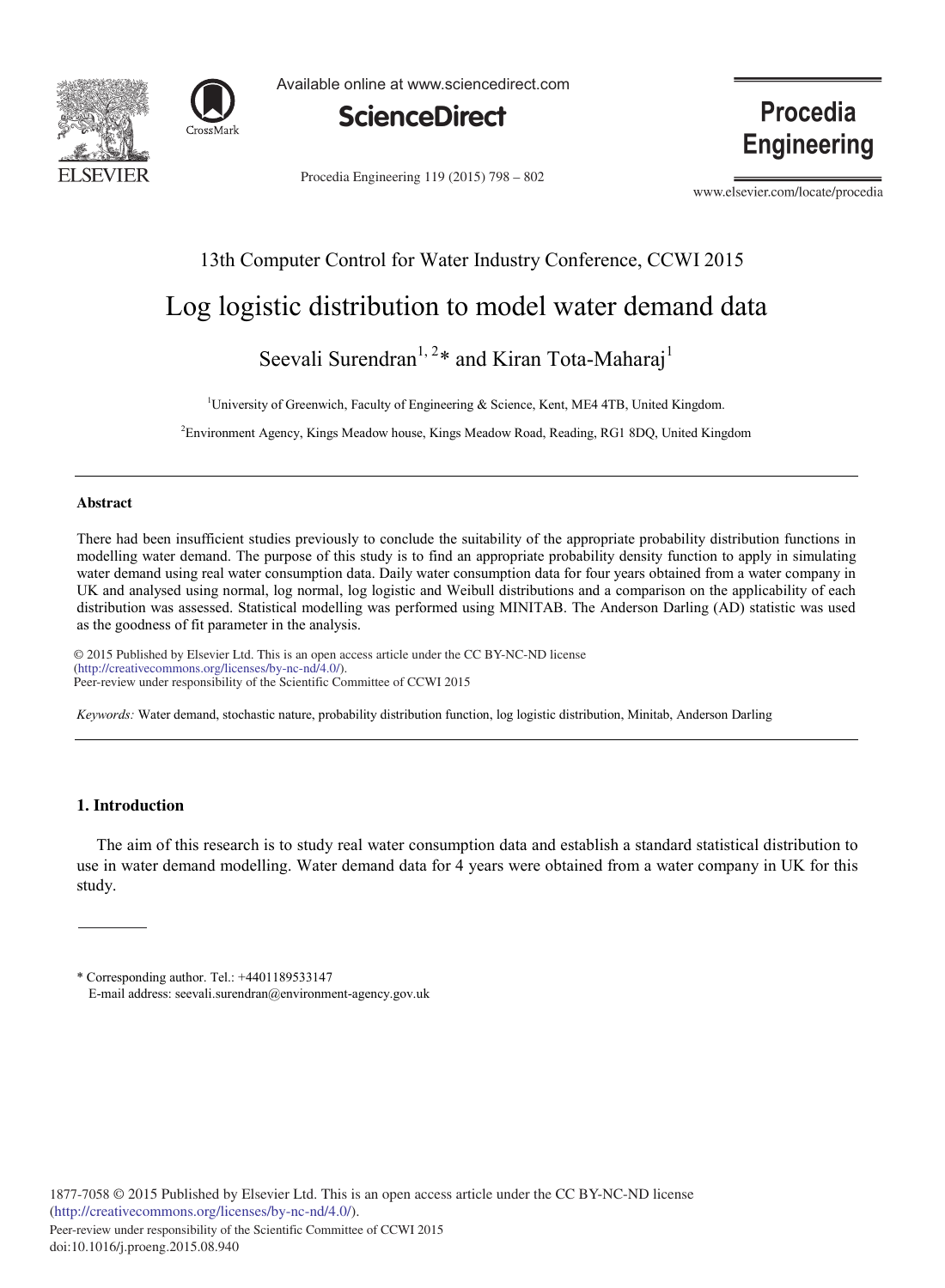Water demand varies with time of use, season and socio economic pattern of the consumers. It has never been same at any particular time and hence defined as a continuous random variable. Therefore incorporating variation of demands in modelling will lead to more realistic assessments of the performance of water distribution systems. However, few studies can be found in which the random variations of demands have been considered.

Goulter and Bouchart (1990), Xu and Goulter (1997, 1998, 1999) made an assumption that the demands have a normal distribution. Mays (1994) used randomly generated water consumption data using a range of distributions to study the sensitivity of the system's performance to changes in water consumption patterns. Khomsi et al. (1996) stated that the demand is behaving as having a normal distribution based on the Kolmogorov-Smirnov test. Surendran and Tanyimboh (2002), Tanyimboh and Surendran (2004) addressed the issue of the modelling of short term demand variations in a comprehensive way using UK water demand data and concluded, water demand data fit well in to log logistic distribution than a normal distribution.

AWWA Research foundation sponsored a study (Bowen et al.1993) in residential water demand use patterns in USA results, revealed that the demand data was not distributed normally. Several data transformations to improve the data analysis were investigated and it was found that the log transformation was only mildly effective in reducing the positive skewness of the frequency distributions of the data, making them more nearly normal.

## **2. Methodology**

Daily water consumption data for 4 years from a UK water company was obtained and analysed. The data was collected using data loggers at 15 minutes interval. The data was obtained from April 2009 to April 2013.

In this research model selection was done in a series of applications. Data were screened and sorted to select the model. Raw demand data was drawn against time. This provided a quick reference to check the accuracy of data. If the points were homogeneously distributed and there was no negative points, this meant that the data is almost accurate. Similarly if there was any inconsistently in distribution, this would allow us to remove all abnormal data points.

### *2.1 Data Analysis*

Following the sorting out of data, the data was then analysed (using MINITAB statistical package to fit into a probability distribution. Continuous distributions such as, normal, Log- normal, Weibull and log-logistic were applied) to find a suitable distributions.

There are various numerical and graphical methods used in estimating the parameters of a probability distribution. In this research, graphical methods were selected for the analysis along with the Maximum Likelihood method to draw the probability plots (Fig 1-4). The data were analysed using 95% confidence interval (5% significant level). Once the data was fitted to normal, lognormal and log logistic distributions, parameters of the particular distribution such as location, shape and scale were essential to describe the distribution. Table 1 shows the parameter estimates for the obtained data.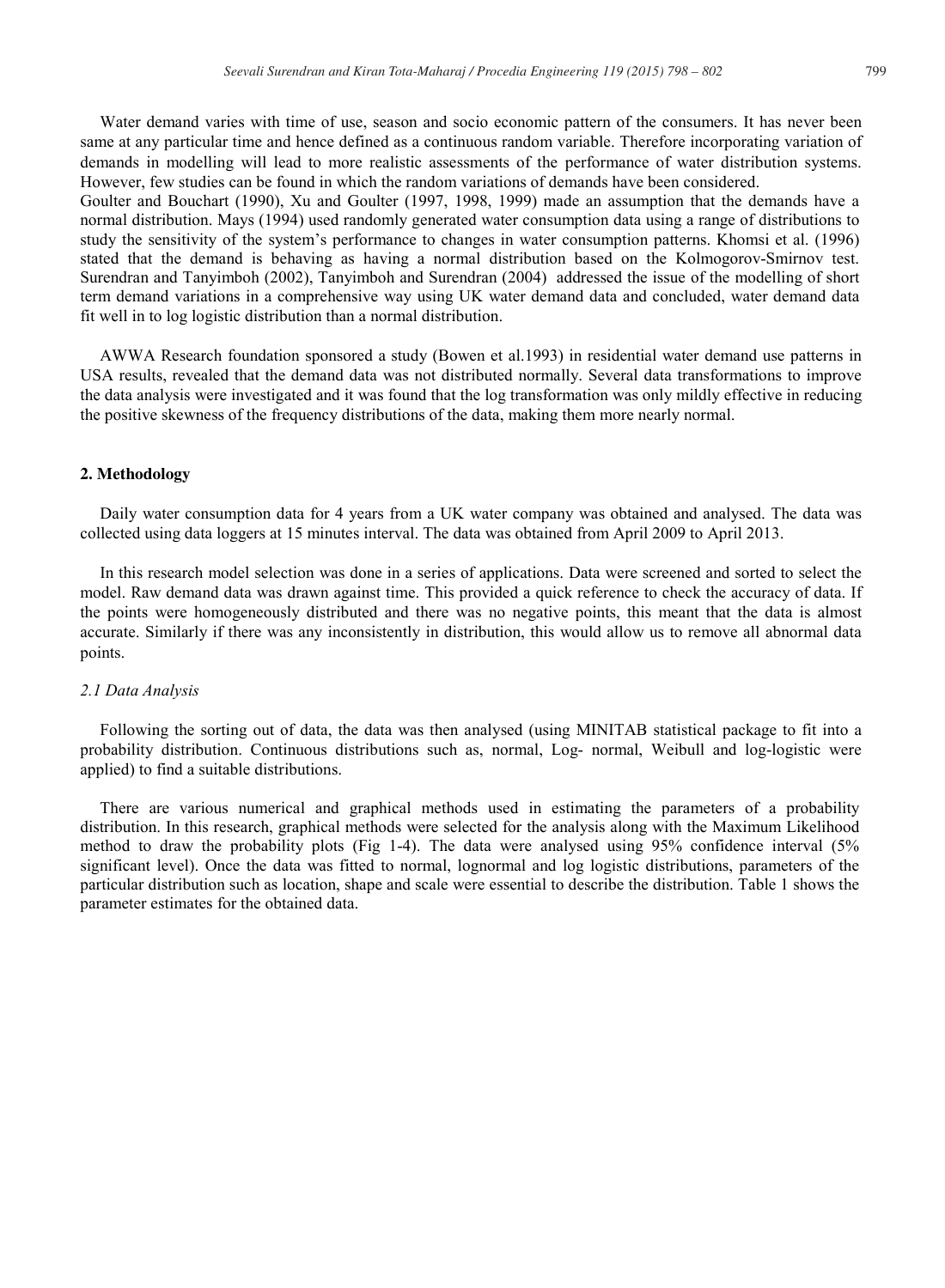

Fig. 1. Probability plots for Loglogistic Fig. 2. Probability plots for Lognormal



## **3. Results and discussion**

Daily water consumption data from a UK were analysed. The Water Works system deliver water to approximately 6.7million households and businesses in UK.

Analysing univariate data (single column of data such as water demand) with a specific probability is one common application in modelling. Once data has been fitted in to any distribution, the goodness of fit method should be used to see how well the data will fit into the particular distribution.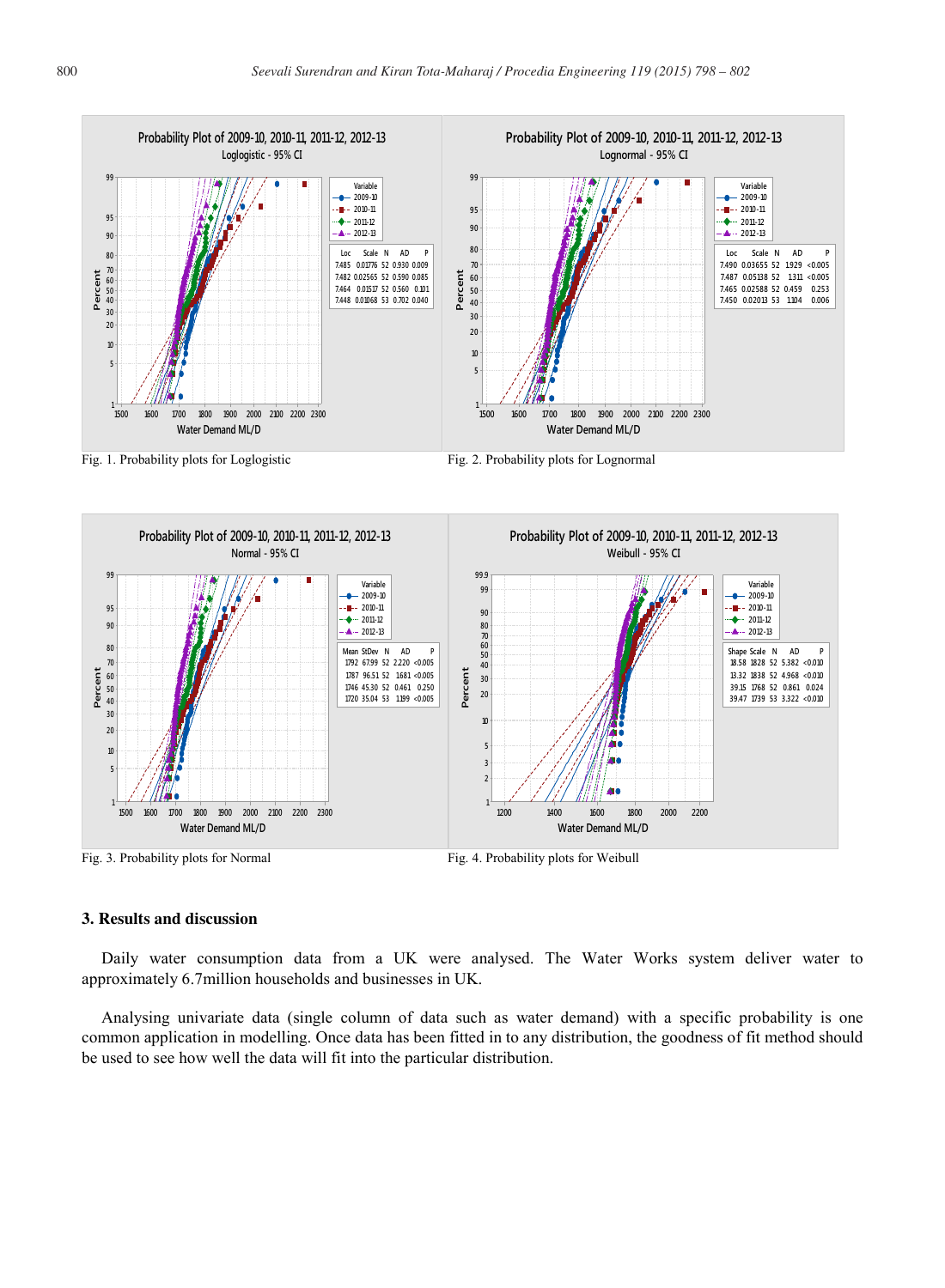#### *3.1 The goodness of fit method*

The goodness of fit method used for this analysis is the Anderson Darling (AD) statistical method. The Anderson Darling (AD) statistical method is a measure of how far the plot points fall from the fitted line in a probability plot. A smaller AD value indicates that the distribution fits the data better. R Johnson (1996) stated that as a guide line, the large sample 5% point is 2.492 and the 1% point is 3.857 could be used to assess the data.

AD values for the data were obtained for normal, lognormal, Loglogistic and Weibull distributions and is shown in Fig.5. It can be seen that Loglogistic distribution has the lowest AD values when compared with the normal, Weibull and log-normal distribution.



Figure 5: Graph representing loglogistic distribution has the lowest AD value

The parameters of the particular distribution such as location, shape and scale are also essential to describe the distribution. The lowest location parameter obtained for log logistic is 7.448 and the highest figure is 7.485. Similarly the lowest scale parameter is 0.0107 and the highest is 0.025.

Parameters for Normal distribution are mean and standard deviation, though Lognormal, Log logistic and Weibull distributions, they are location, shape or Scale parameters. These parameters will allow the distribution to have a flexibility and effectiveness in modeling applications. Scale parameters allow a distribution to take on a variety of shapes depending on the value of the shape parameter. The effect of the location parameter is to simply shift the graph to left or right on the horizontal axis. The scale parameter describes the stretching capacity of the probability distribution function. If the scale parameter is greater than 1 then it will stretch the probability distribution function. Table 1 shows the parameter estimates for the obtained data.